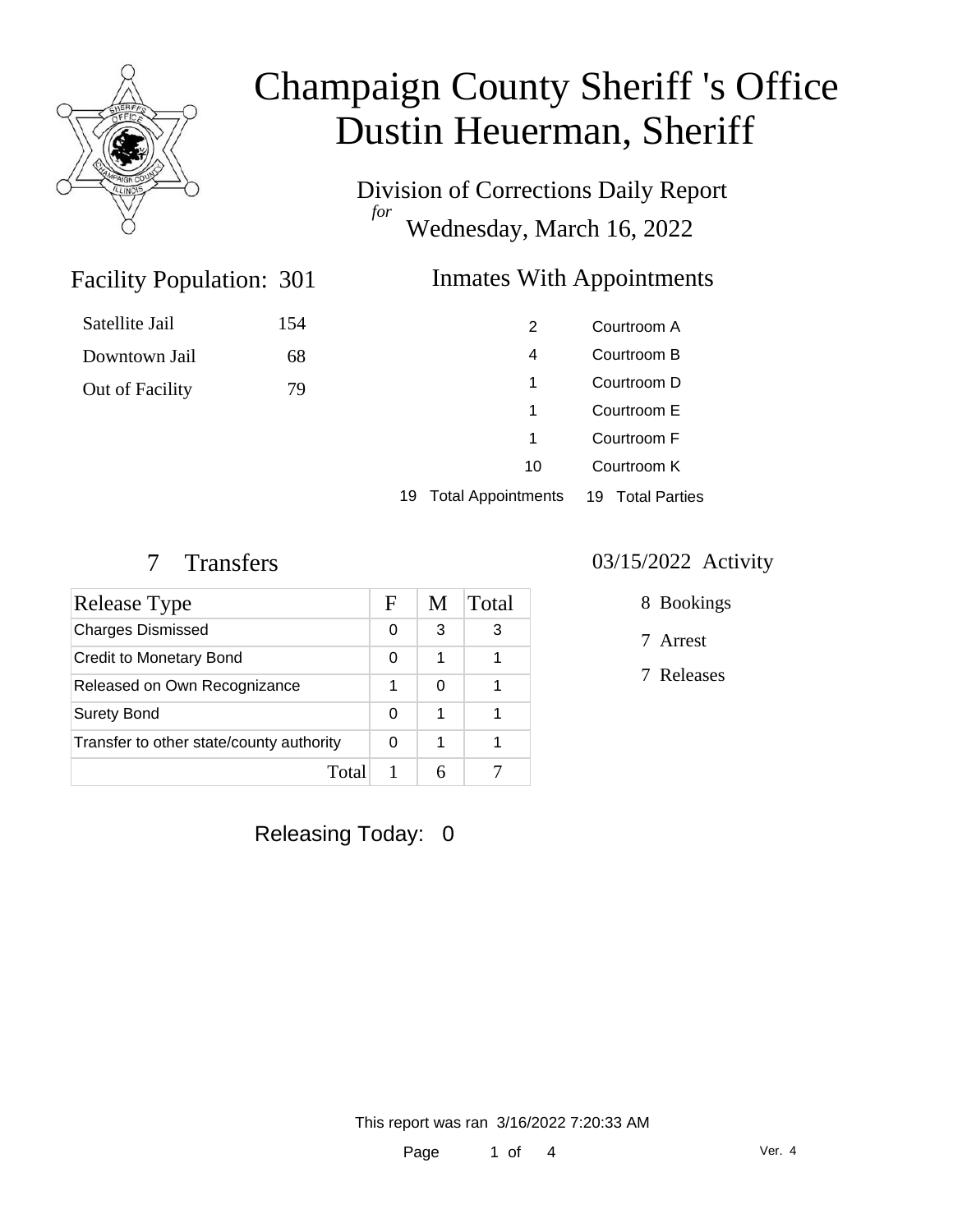

Division of Corrections Daily Report *for* Wednesday, March 16, 2022

#### Custody Status Count

- Electronic Home Dentention 10
	- Felony Arraignment 9
	- Felony Pre-Sentence 7
		- Felony Pre-Trial 218
	- Felony Pre-Trial DUI 4
	- Felony Sentenced CCSO 5
	- Felony Sentenced IDOC 34
		- Hold Other 2
	- Misdemeanor Arraignment 3
		- Misdemeanor Pre-Trial 3
- Misdemeanor Sentenced CCSO 1
	- Petition to Revoke 1
	- Remanded to DHS 4
		- Total 301

This report was ran 3/16/2022 7:20:33 AM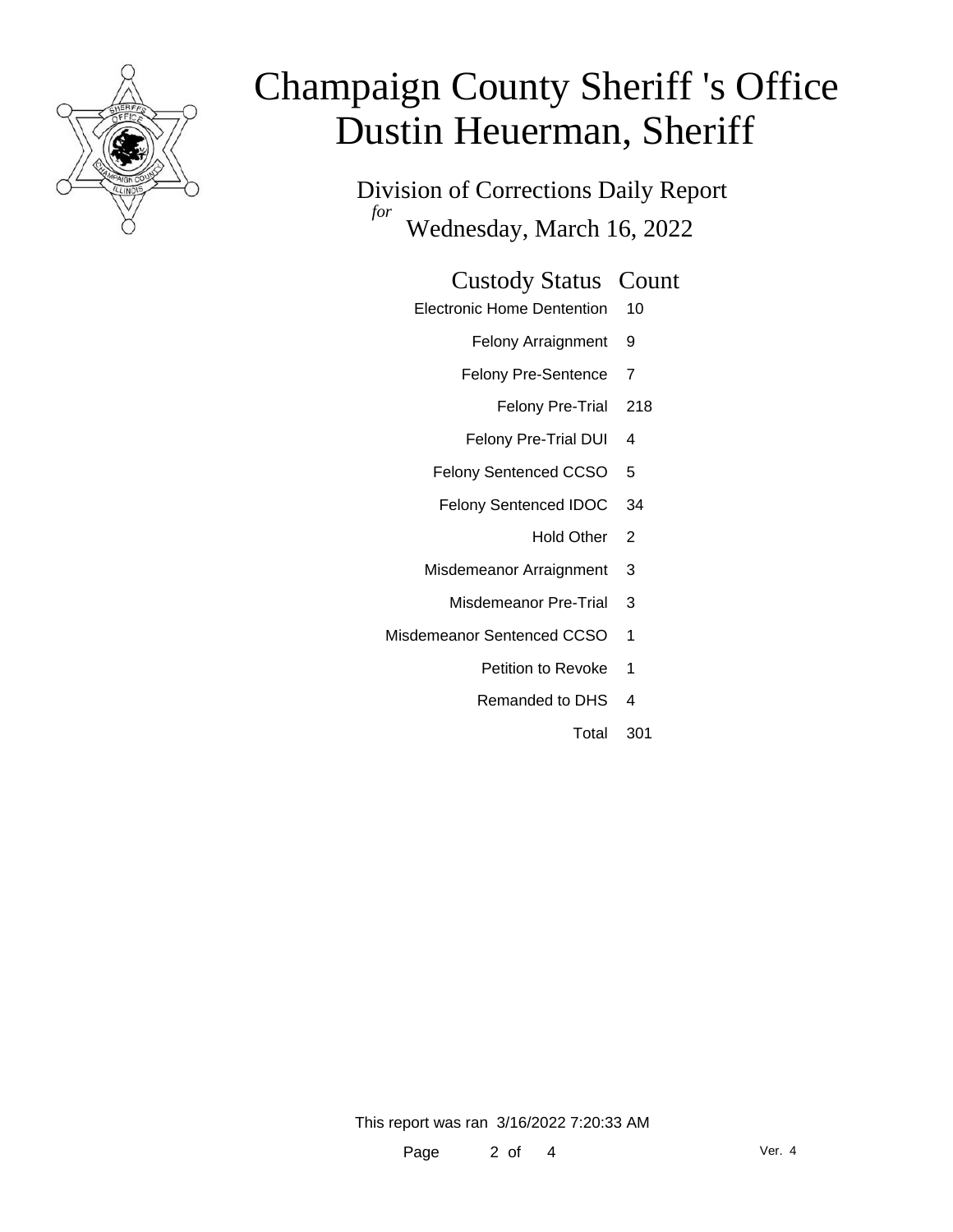

Division of Corrections Daily Report *for* Wednesday, March 16, 2022

### Inmates With Appointments

| <b>Jailing Party Name</b>        | Location    | Number of Records / Node |
|----------------------------------|-------------|--------------------------|
| ABBED, TAREK HEDAIR              | Courtroom K | 1 / Satellite Jail       |
| AUTEBERRY, JOSHUA DAVID          | Courtroom A | 1 / Satellite Jail       |
| BROWN, QUINTIN MARSHAUN          | Courtroom B | 1 / Satellite Jail       |
| CAMPBELL, MOHAMMED BURNELL       | Courtroom K | 1 / Satellite Jail       |
| DORRIS, KEMION DAETOCE           | Courtroom B | 1 / Out of Facility      |
| <b>GRAY, DEMARCO COTESS</b>      | Courtroom K | 1 / Satellite Jail       |
| HARRIS, MARTELL TE'SHAWN         | Courtroom B | 1 / Downtown Jail        |
| HOLBROOK, JOHNNIE MATHIS         | Courtroom K | 1 / Out of Facility      |
| HUFFMAN, MICHAEL LEONARD         | Courtroom D | 1 / Satellite Jail       |
| JOHNSON, EBONEE MARIE            | Courtroom K | 1 / Satellite Jail       |
| KIRKWOOD, TYLER JAMES            | Courtroom K | 1 / Downtown Jail        |
| KWIATKOWSKI, ROBERT JOHN         | Courtroom A | 1 / Downtown Jail        |
| LACY, MALIK SHAKUR               | Courtroom E | 1 / Satellite Jail       |
| MILES, DEVLON VON, Junior        | Courtroom K | 1 / Downtown Jail        |
| MONTALVO, ANTONIO                | Courtroom K | 1 / Downtown Jail        |
| SINGLETON, WILLIE, Third         | Courtroom K | 1 / Satellite Jail       |
| SWIEBOCKI, JESSICA ANNAMARIE     | Courtroom K | 1 / Satellite Jail       |
| WHITLOCK, GEORGE ABRAM           | Courtroom B | 1 / Downtown Jail        |
| WILLIAMS, STEVEN PATRICK, Second | Courtroom F | 1 / Out of Facility      |

### **Transfers**

| <b>BEASLEY, TROY ALLAN</b> | <b>Credit to Monetary Bond</b> | Satellite Jail |
|----------------------------|--------------------------------|----------------|
| DAVIS, UNIQUE JANEA        | Released on Own Recognizance   | Satellite Jail |
| HILL, JAMES WILLIE         | <b>Charges Dismissed</b>       | Satellite Jail |
| HOWARD, ANTONIE DENELLE    | <b>Surety Bond</b>             | Satellite Jail |
| MITCHELL, IVON DWAYNE      | <b>Charges Dismissed</b>       | Satellite Jail |

This report was ran 3/16/2022 7:20:33 AM